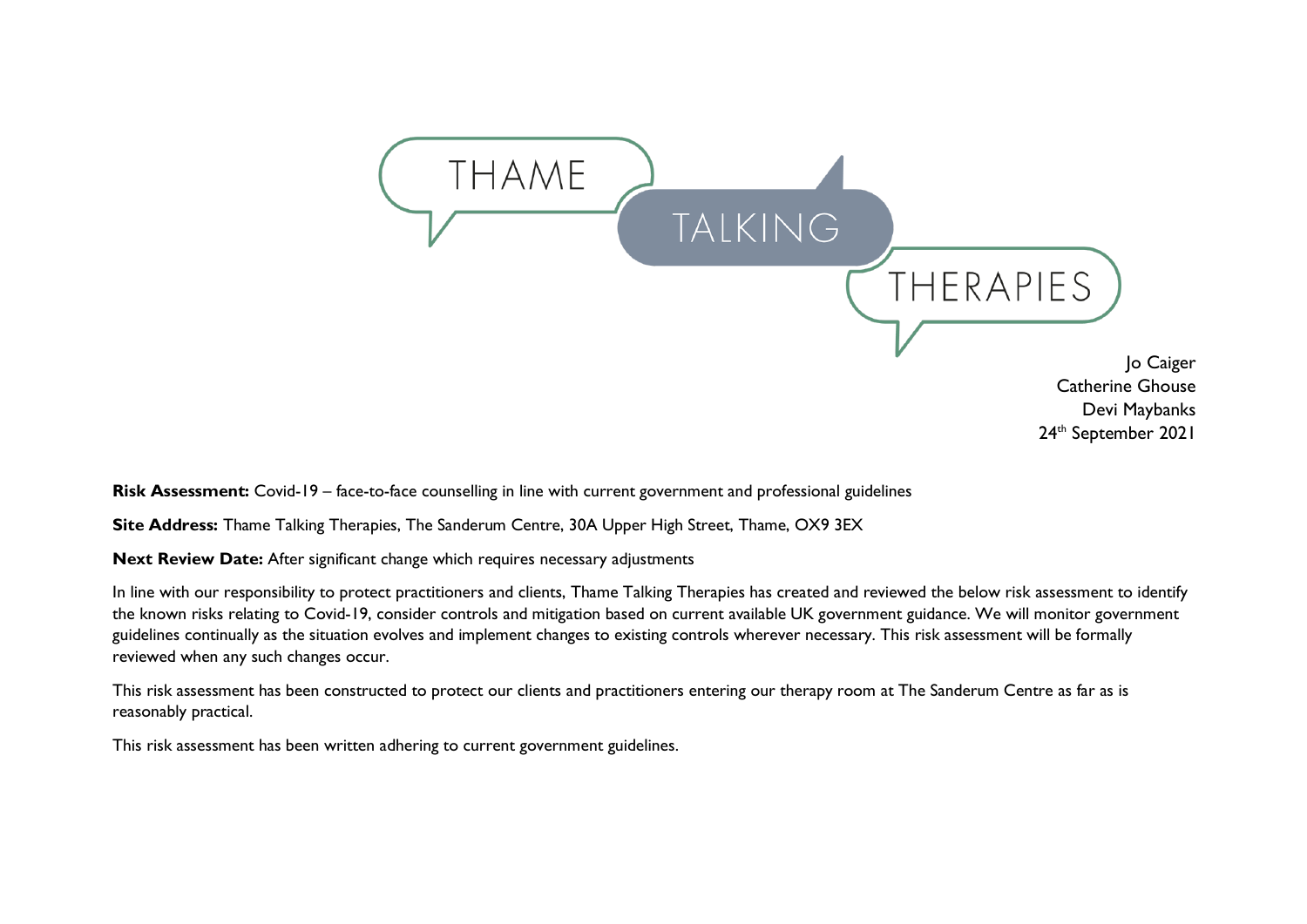"Practitioners" are Jo Caiger, Catherine Ghouse and Devi Maybanks

"Clients" are those engaged in therapeutic services with Thame Talking Therapies practitioners

| <b>Hazard</b>      | Who is at risk?      | <b>Control measures</b>                                                                 | <b>Further controls</b>                    |
|--------------------|----------------------|-----------------------------------------------------------------------------------------|--------------------------------------------|
| Spread of Covid-19 | <b>Practitioners</b> | <b>Protection of Vulnerable People</b>                                                  | Clients who are extremely clinically       |
|                    | <b>Clients</b>       | Individuals who are extremely clinically                                                | vulnerable should inform their individual  |
|                    |                      | vulnerable, practitioner or client, are                                                 | practitioners and suitable and sufficient  |
|                    |                      | strongly advised not to attend face-to-face                                             | appropriate arrangements should be made    |
|                    |                      | counselling sessions. In addition, those at a                                           | for remote therapy via video or telephone. |
|                    |                      | higher risk should take extra care in                                                   |                                            |
|                    |                      | observing social distancing.                                                            |                                            |
|                    |                      | Self-isolation for symptomatic                                                          |                                            |
|                    |                      | individuals If anyone, practitioner, or                                                 |                                            |
|                    |                      | client, becomes unwell with a new                                                       |                                            |
|                    |                      | continuous cough, high temperature, loss                                                |                                            |
|                    |                      | of smell and taste, or any other Covid-19                                               |                                            |
|                    |                      | symptoms. they should not attend face-to-                                               |                                            |
|                    |                      | face counselling sessions and should stay at                                            |                                            |
|                    |                      | home.                                                                                   |                                            |
|                    |                      |                                                                                         |                                            |
|                    |                      | If anybody has developed Covid-19 and                                                   |                                            |
|                    |                      | has attended face-to-face counselling at                                                |                                            |
|                    |                      | Thame Talking Therapies (TTT) within the                                                |                                            |
|                    |                      | 48 hours prior to either symptoms                                                       |                                            |
|                    |                      | developing or a positive test, they should<br>contact their practitioner. Practitioners |                                            |
|                    |                      | will contact their clients should they                                                  |                                            |
|                    |                      | develop symptoms or receive a positive                                                  |                                            |
|                    |                      | test within 48 hours of seeing clients.                                                 |                                            |
|                    |                      |                                                                                         |                                            |
|                    |                      | If clients or practitioners are self-isolating,                                         |                                            |
|                    |                      | remote sessions may be offered by                                                       |                                            |
|                    |                      | arrangement.                                                                            |                                            |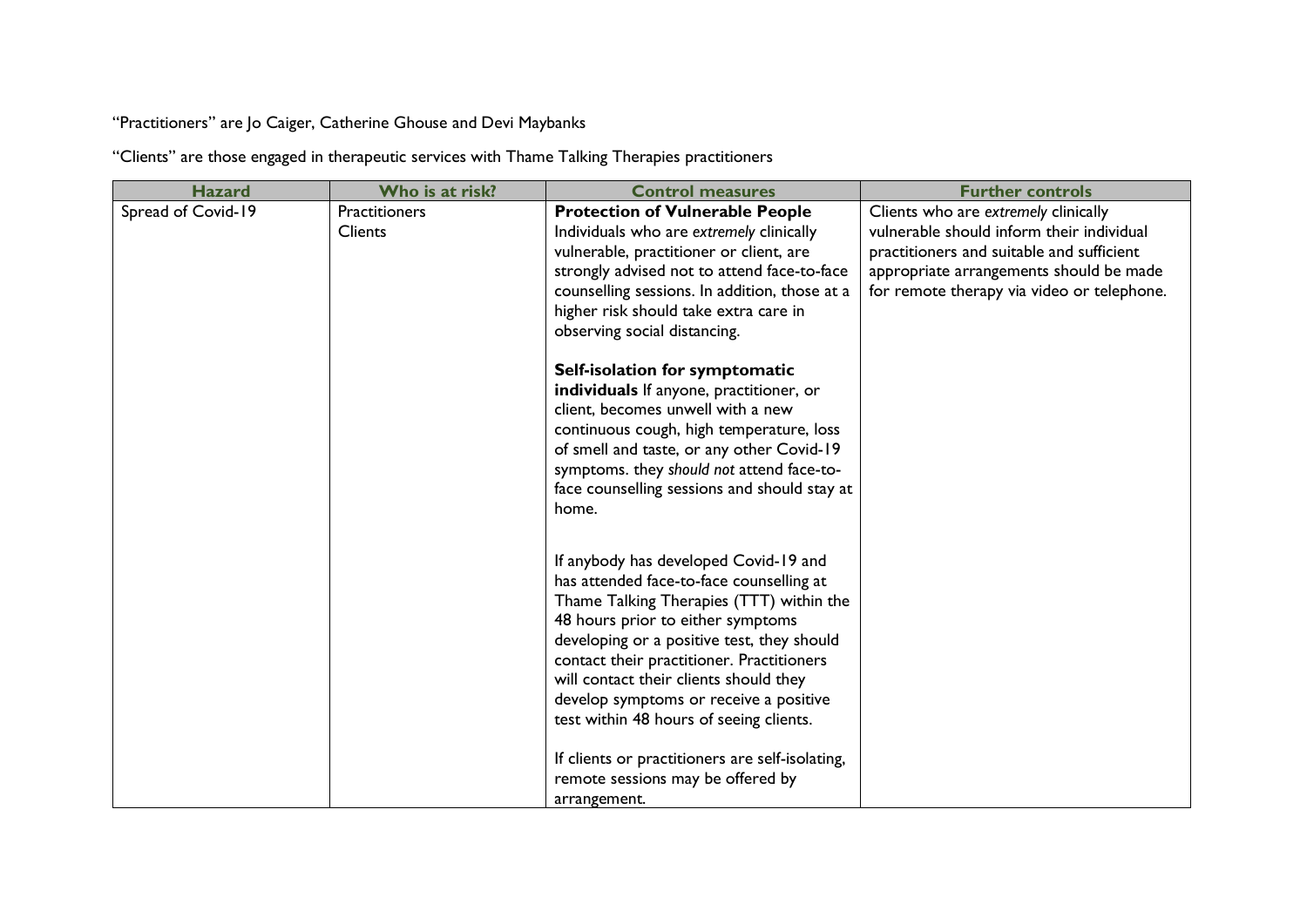| <b>Hazard</b>      | Who is at risk?      | <b>Control measures</b>                     | <b>Further controls</b>                                                       |
|--------------------|----------------------|---------------------------------------------|-------------------------------------------------------------------------------|
| Spread of Covid-19 | <b>Practitioners</b> | Social distancing                           | Thame Talking Therapies (TTT) can angle                                       |
|                    | Clients              | Thame Talking Therapies (TTT) will          | chairs in the therapy room away to minimise                                   |
|                    |                      | continue to arrange the seating in the      | direct face-to-face contact if appropriate.                                   |
|                    |                      | therapy room to ensure a minimum of 2M      |                                                                               |
|                    |                      | distance at all times.                      | All visitors to the building are recorded and<br>records retained.            |
|                    |                      | <b>Restriction of movement and access</b>   |                                                                               |
|                    |                      | Clients to arrive for their appointments on |                                                                               |
|                    |                      | time (not too far in advance of the         |                                                                               |
|                    |                      | appointment time) to minimise waiting       |                                                                               |
|                    |                      | times and overcrowding in the reception     |                                                                               |
|                    |                      | area.                                       |                                                                               |
|                    |                      | Clients to wait in reception area at The    |                                                                               |
|                    |                      | Sanderum Centre (TSC) until collected by    |                                                                               |
|                    |                      | their Thame Talking Therapies (TTT)         |                                                                               |
|                    |                      | practitioner who will accompany clients to  |                                                                               |
|                    |                      | and from the therapy room.                  |                                                                               |
|                    |                      |                                             |                                                                               |
| <b>Hazard</b>      | Who is at risk?      | <b>Control measures</b>                     | <b>Further controls</b>                                                       |
| Spread of Covid-19 | Practitioners        | Cleaning                                    | Thame Talking Therapies (TTT) will allow at                                   |
|                    | Clients              | Frequent cleaning and disinfecting of       | least 15 minutes between appointments to                                      |
|                    |                      | objects and surfaces that are touched       | ensure the therapy room is cleaned and                                        |
|                    |                      | regularly.                                  | disinfected between clients.                                                  |
|                    |                      |                                             |                                                                               |
|                    |                      |                                             | To encourage good ventilation in the<br>therapy room, Thame Talking Therapies |
|                    |                      |                                             | (TTT) will open the window during and                                         |
|                    |                      |                                             | between sessions.                                                             |
|                    |                      |                                             |                                                                               |
|                    |                      |                                             | The Sanderum Centre (TSC) provide nightly                                     |
|                    |                      |                                             | professional cleaning services.                                               |
|                    |                      | Handwashing                                 | All occupants in the building are encouraged                                  |
|                    |                      |                                             | to adhere to regular handwashing for 20                                       |